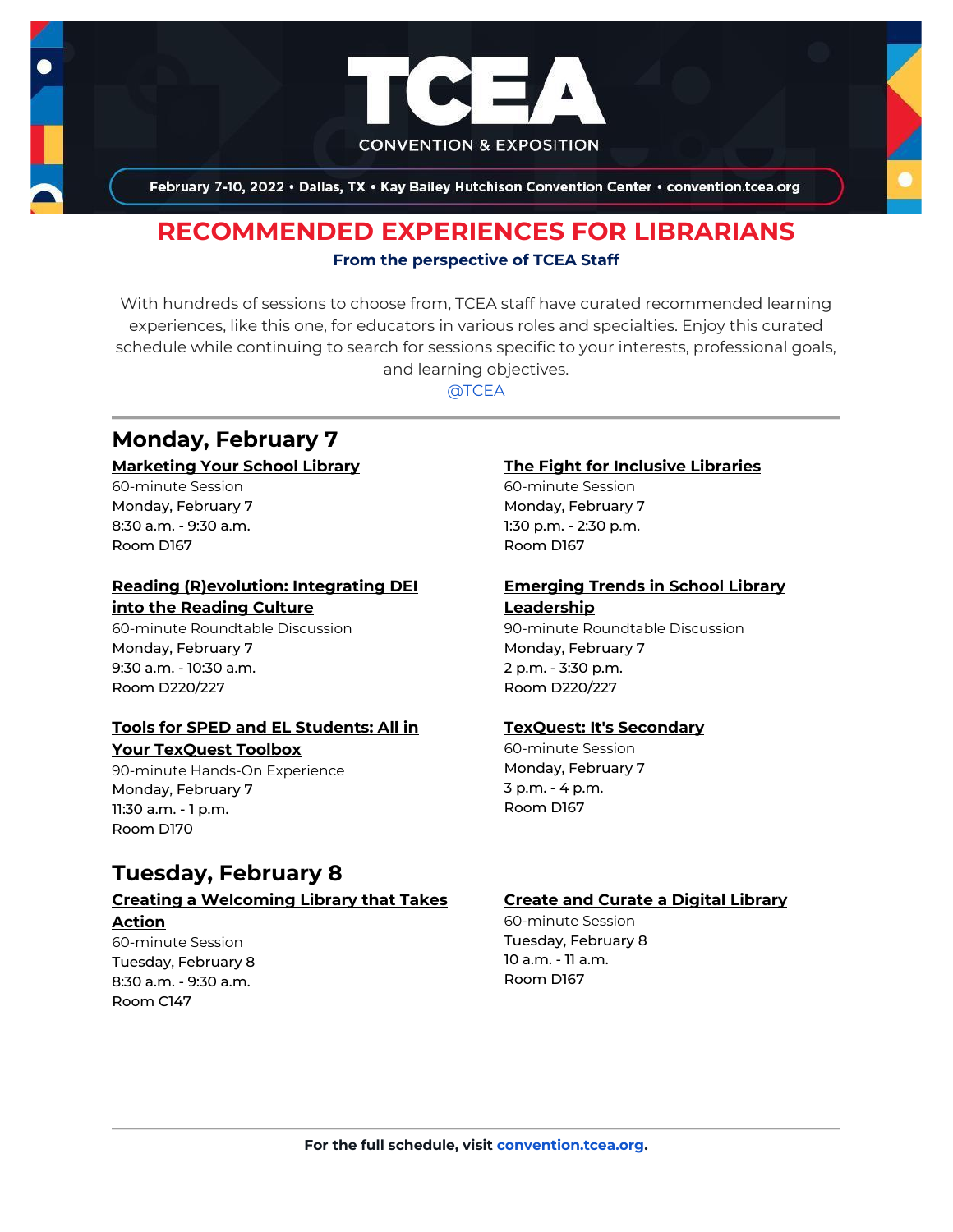



February 7-10, 2022 . Dallas, TX . Kay Bailey Hutchison Convention Center . convention.tcea.org

# **[School Librarians Use of Tech, Space,](https://register.tcea.org/2022/session_list.cfm?session_key=023FEE30-F04D-A206-2B64-1DFF84558016&session_date=Tuesday,%20Feb%2008,%202022)  [Time, and Resources: Advocating for](https://register.tcea.org/2022/session_list.cfm?session_key=023FEE30-F04D-A206-2B64-1DFF84558016&session_date=Tuesday,%20Feb%2008,%202022) [Support from Administrators](https://register.tcea.org/2022/session_list.cfm?session_key=023FEE30-F04D-A206-2B64-1DFF84558016&session_date=Tuesday,%20Feb%2008,%202022)**

60-minute Session Tuesday, February 8 1:30 p.m. - 2:30 p.m. Room D167

## **[A Year of STEAM Activities in the Library!](https://register.tcea.org/2022/session_list.cfm?session_key=02304ADB-F04D-A206-2B64-3C9055B60482&session_date=Tuesday,%20Feb%2008,%202022)**

60-minute Session Tuesday, February 8 1:30 p.m. - 2:30 p.m. Room C147

# **Wednesday, February 9**

# **[Collaboration: The Librarian's](https://register.tcea.org/2022/session_list.cfm?session_key=C224E108-F04D-A206-2B64-90C34E467705&session_date=Wednesday,%20Feb%2009,%202022)**

#### **[Superpower](https://register.tcea.org/2022/session_list.cfm?session_key=C224E108-F04D-A206-2B64-90C34E467705&session_date=Wednesday,%20Feb%2009,%202022)**

60-minute Session Wednesday, February 9 8 a.m. - 9 a.m. Ballroom C3

# **[Unconventional Connections: Matching](https://register.tcea.org/2022/session_list.cfm?session_key=0243CBA1-F04D-A206-2B64-5E7127A1516B&session_date=Wednesday,%20Feb%2009,%202022)  [Library Collections to Learning Needs](https://register.tcea.org/2022/session_list.cfm?session_key=0243CBA1-F04D-A206-2B64-5E7127A1516B&session_date=Wednesday,%20Feb%2009,%202022)**

Poster Session Wednesday, February 9 9 a.m. - 11 a.m. Room D222: Poster 2

# **[Tech: A Literary Tool in the Library](https://register.tcea.org/2022/session_list.cfm?session_key=02423D1E-F04D-A206-2B64-851915C76BCE&session_date=Tuesday,%20Feb%2008,%202022)**

60-minute Session Tuesday, February 8 4:30 p.m. - 5:30 p.m. Room D167

# **[Robert Knight Exhibit Hall](https://register.tcea.org/2022/session_list.cfm?session_key=61CDF249-F04D-A206-2B64-15D6559D2515&session_date=Tuesday,%20Feb%2008,%202022)**

Special Event Tuesday, February 8 2 p.m. – 7 p.m. Exhibit Hall

# **[Riveting Realistic Research](https://register.tcea.org/2022/session_list.cfm?session_key=023F9CC0-F04D-A206-2B64-9E4334CB4DE8&session_date=Wednesday,%20Feb%2009,%202022)**

60-minute Session Wednesday, February 9 10 a.m. - 11 a.m. Room D167

# **[Setting the Standard in Your School](https://register.tcea.org/2022/session_list.cfm?session_key=02406876-F04D-A206-2B64-B373DEF973A3&session_date=Wednesday,%20Feb%2009,%202022)**

# **[Library](https://register.tcea.org/2022/session_list.cfm?session_key=02406876-F04D-A206-2B64-B373DEF973A3&session_date=Wednesday,%20Feb%2009,%202022)**

60-minute Session Wednesday, February 9 11:30 a.m. - 12:30 p.m. Room D167

## **[Dedicated Exhibit Hall](https://register.tcea.org/2022/session_list.cfm?session_key=61CDD8E6-F04D-A206-2B64-74AAAD8173D7&session_date=Wednesday,%20Feb%2009,%202022)**

Special Event Wednesday, February 9 2 p.m. – 3 p.m. Exhibit Hall

# **Thursday, February 10**

#### **[Parallel Programming and Promotions](https://register.tcea.org/2022/session_list.cfm?session_key=023E248E-F04D-A206-2B64-6EE6CBA77EE9&session_date=Thursday,%20Feb%2010,%202022)  [for Elementary and Secondary Libraries](https://register.tcea.org/2022/session_list.cfm?session_key=023E248E-F04D-A206-2B64-6EE6CBA77EE9&session_date=Thursday,%20Feb%2010,%202022)**

60-minute Session Thursday, February 10 8:30 a.m. - 9:30 a.m. Room D167

## **[Dedicated Exhibit Hall](https://register.tcea.org/2022/session_list.cfm?session_key=61CDD8E6-F04D-A206-2B64-74AAAD8173D7&session_date=Thursday,%20Feb%2010,%202022)**

Special Event Thursday, February 10 1 p.m. - 2 p.m. Exhibit Hall